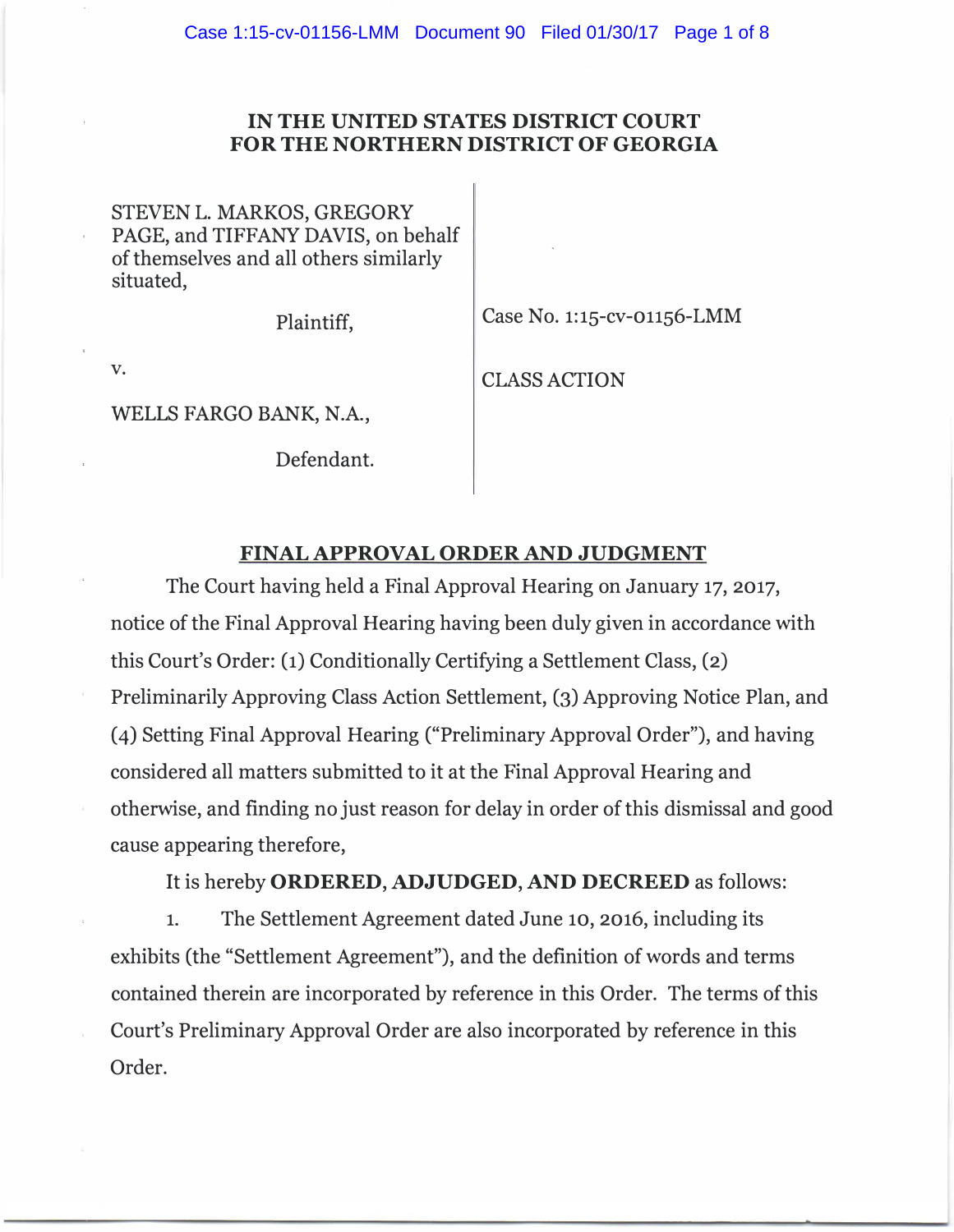2. This Court has jurisdiction over the subject matter of the Action and over the Parties, including all members of the following Settlement Class certified for settlement purposes in this Court's Preliminary Approval Order:

SETTLEMENT CLASS: All users or subscribers to a wireless or cellular service within the United States who used or subscribed to a phone number to which Wells Fargo made or initiated one or more Calls during the Class Period using any automated dialing technology or artificial or prerecorded voice technology, according to Wells Fargo's available records, and who are within Subclass One and/or Two, which are defined as follows:

Subclass One consists of persons who used or subscribed to a cellular phone number to which Wells Fargo made or initiated a Call or Calls in connection with a Residential Mortgage Loan.

Subclass Two consists of persons who used or subscribed to a cellular phone number to which Wells Fargo made or initiated a Call or Calls in connection with a Home Equity Loan.

3. The Court has read and considered the papers filed in support of the Motion, including the Settlement Agreement and the exhibits thereto, memoranda and arguments submitted on behalf of the Settlement Class and Wells Fargo, and supporting declarations. The Court has also read and considered the written objections submitted by Settlement Class Members. The Court held a hearing on January 17, 2017, at which time the Parties and all other interested persons were afforded the opportunity to be heard in support of and in opposition to the Settlement.

4. The Court hereby finds that the Settlement Agreement is the product of arm's-length settlement negotiations between the Plaintiffs, Class Counsel, and Wells Fargo. This settlement was facilitated by the well-respected mediator Hunter Hughes, and the Court does not find any collusion.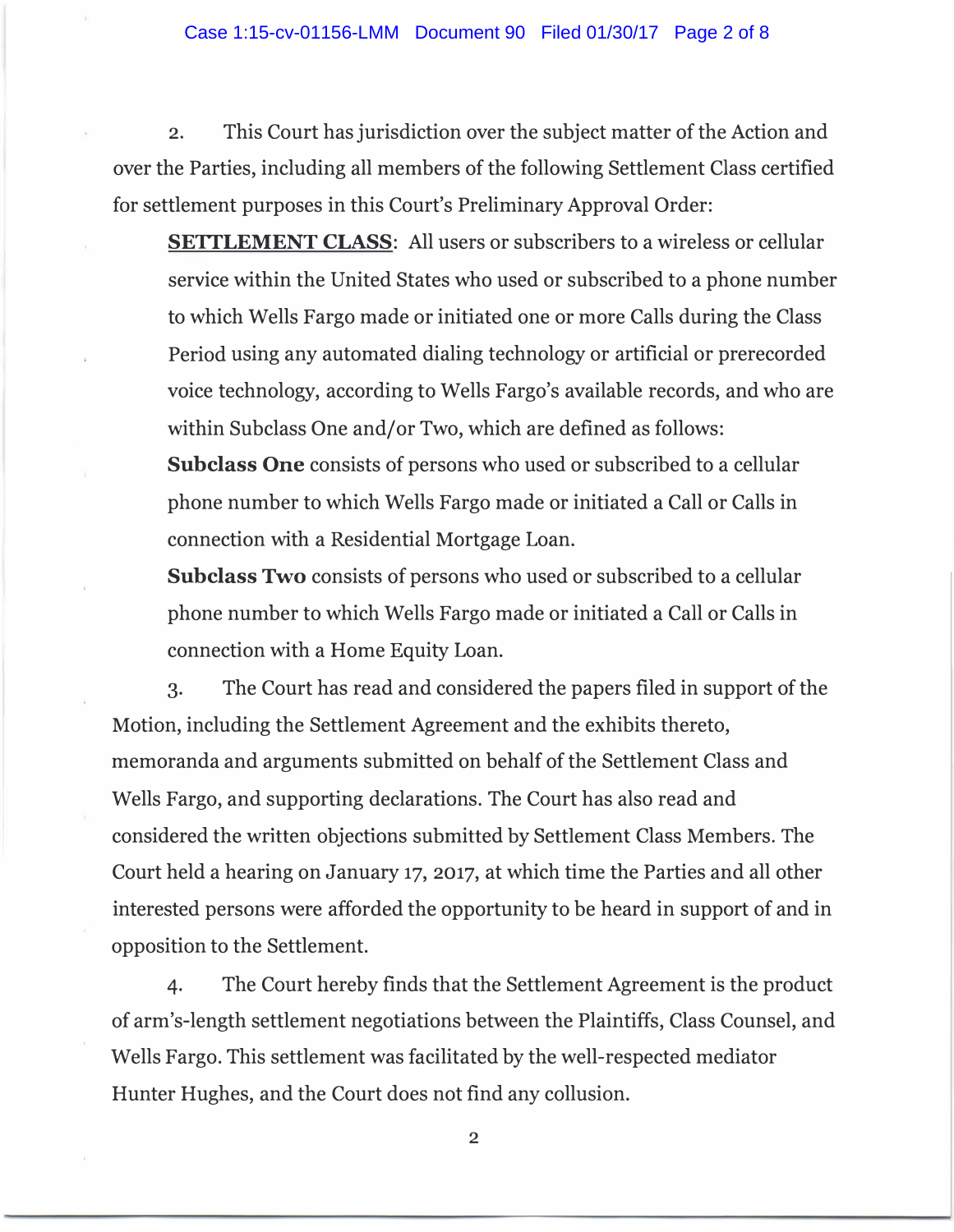## Case 1:15-cv-01156-LMM Document 90 Filed 01/30/17 Page 3 of 8

5. The Court hereby finds and concludes that Class Notice was disseminated to members of the Settlement Class in accordance with the terms set forth in the Settlement Agreement and that Class Notice and its dissemination were in compliance with this Court's Preliminary Approval Order.

6. The Court further finds and concludes that the Class Notice and claims submission procedures set forth in the Settlement Agreement fully satisfy Rule 23 of the Federal Rules of Civil Procedure and the requirements of due process, were the best notice practicable under the circumstances, and support the Court's exercise of jurisdiction over the Settlement Class as contemplated in the Settlement and this Order.

7. This Court hereby finds and concludes that the notice provided by the Settlement Administrator to the appropriate State and federal officials pursuant to 28 U.S.C. § 1715 fully satisfied the requirements of that statute.

8. The Court finds that all persons listed in Exhibit A to this Order, including those that Wells Fargo contends were late-filed, have properly excluded themselves from this Settlement and are therefore not Settlement Class Members for the purposes of this Order. See also Dkt. No. [89-1] (providing the same list).

9. The Court hereby finally approves the Settlement Agreement and the Settlement contemplated thereby, and finds that the terms constitute, in all respects, a fair, reasonable, and adequate settlement as to all Settlement Class Members in accordance with Rule 23 of the Federal Rules of Civil Procedure, and directs its consummation pursuant to its terms and conditions. Each Settlement Class Member is hereby bound by the Settlement Agreement.

10. The Court hereby finds that the Settlement Class Members have been adequately represented by the Class Representatives and Class Counsel.

11. This Court hereby dismisses, with prejudice, without costs to any party, except as expressly provided for in the Settlement Agreement, the Action.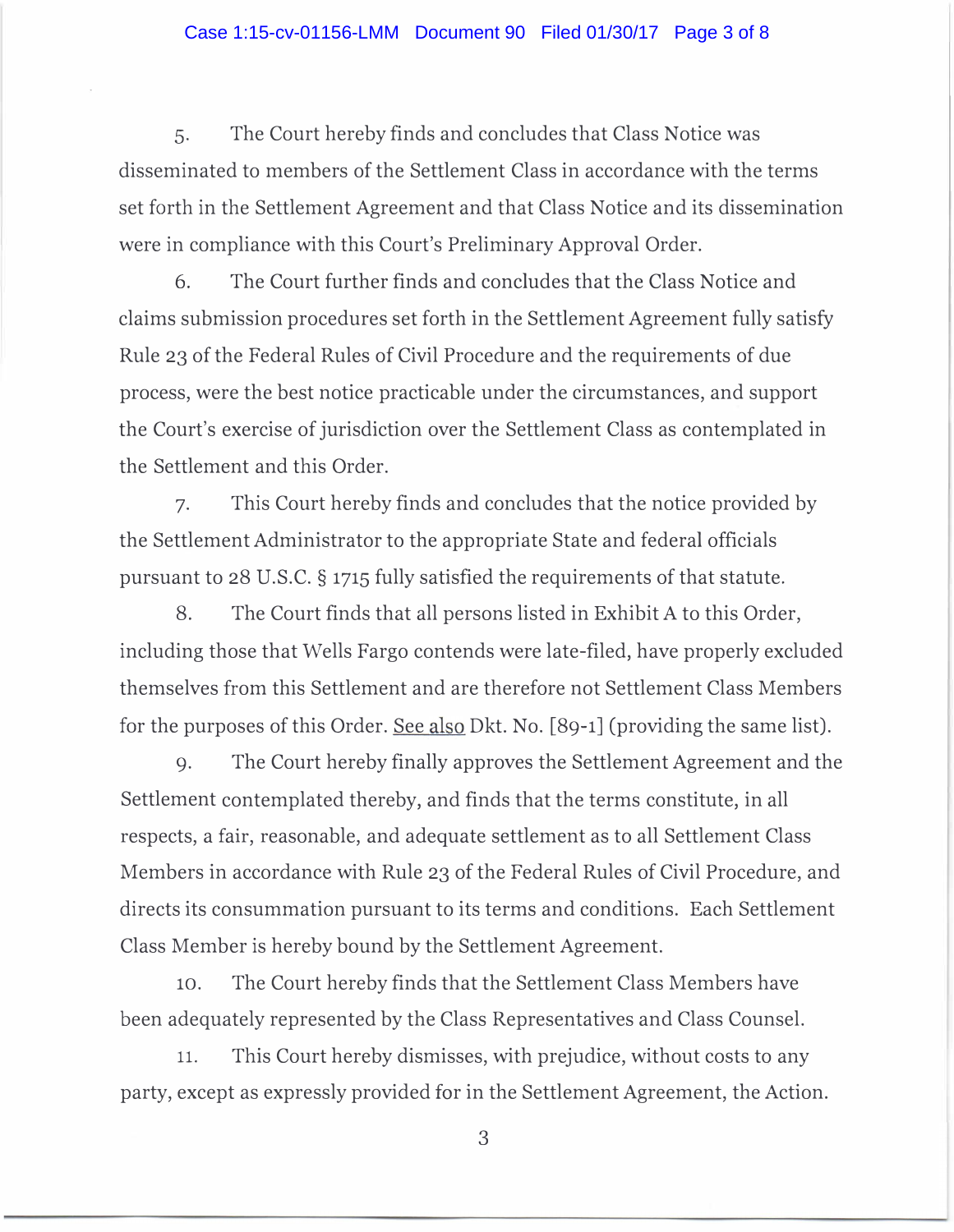12. Plaintiffs and each and every one of the Settlement Class Members unconditionally, fully, and finally release and forever discharge the Released Parties from the Released Claims. In addition, any rights of the Class Representatives and each and every one of the Settlement Class Members to the protections afforded under Section 1542 of the California Civil Code and/or any other similar, comparable, or equivalent laws, are terminated.

13. Each and every Settlement Class Member, and any person actually or purportedly acting on behalf of any Settlement Class Member(s), is hereby permanently barred and enjoined from commencing, instituting, continuing, pursuing, maintaining, prosecuting, or enforcing any Released Claims (including, without limitation, in any individual, class or putative class, representative or other action or proceeding), directly or indirectly, in any judicial, administrative, arbitral, or other forum, against the Released Parties. This permanent bar and injunction is necessary to protect and effectuate the Settlement Agreement, this Order, and this Court's authority to effectuate the Settlement Agreement, and is ordered in aid of this Court's jurisdiction and to protect its judgments.

14. The Settlement Agreement (including, without limitation, its exhibits), and any and all negotiations, documents, and discussions associated with it, shall not be deemed or construed to be an admission or evidence of any violation of any statute, law, rule, regulation or principle of common law or equity, of any liability or wrongdoing, by Wells Fargo, or of the truth of any of the claims asserted by Plaintiffs in the Action, and evidence relating to the Settlement Agreement shall not be used, directly or indirectly, in any way, whether in the Action or in any other action or proceeding, except for purposes of enforcing the terms and conditions of the Settlement Agreement, the Preliminary Approval Order, and/or this Order.

15. If for any reason the Settlement terminates, then certification of the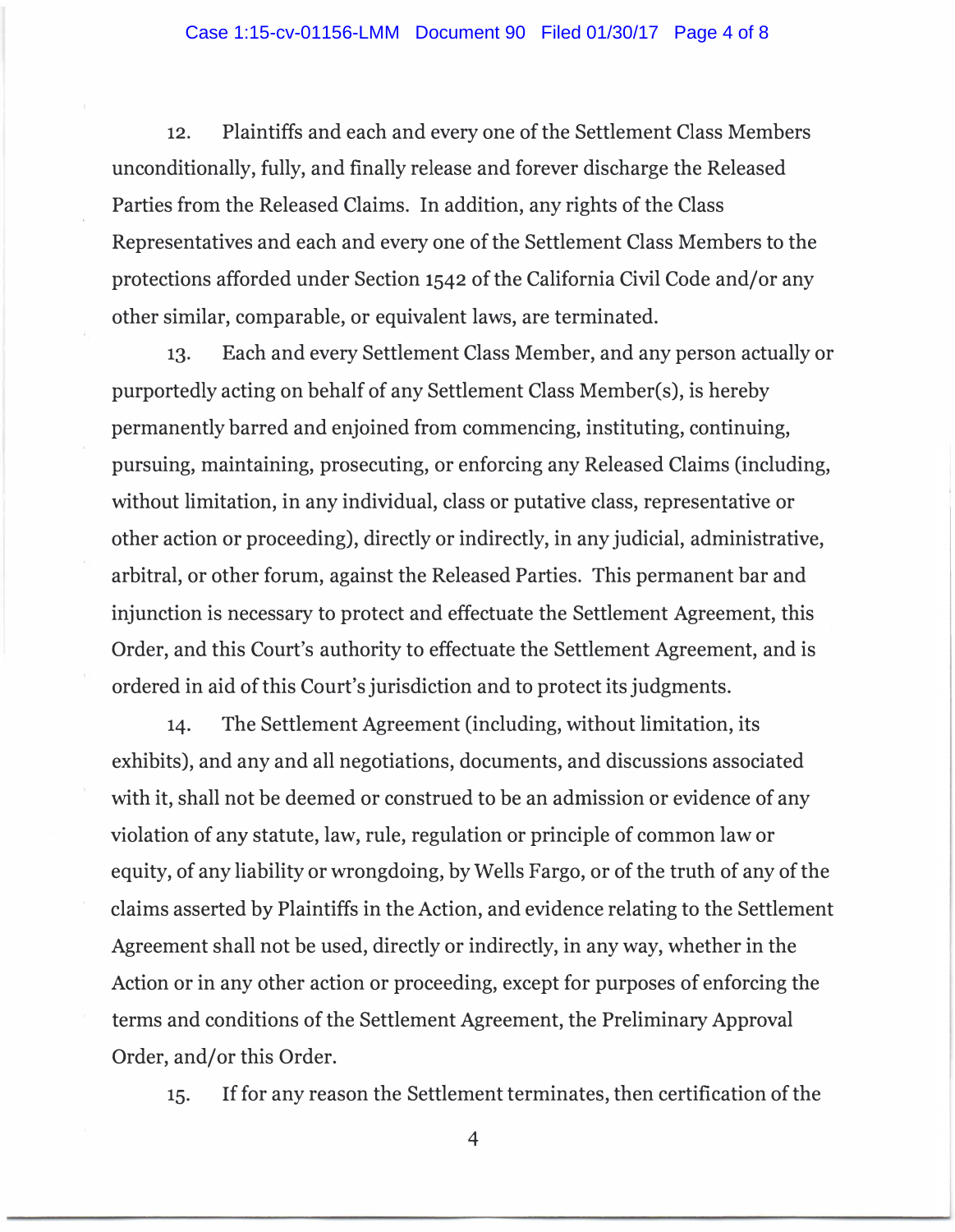Settlement Class shall be deemed vacated. In such an event, the certification of the Settlement Class for settlement purposes shall not be considered as a factor in connection with any subsequent class certification issues, and the Parties shall return to the status quo ante in the Action, without prejudice to the right of any of the Parties to assert any right or position that could have been asserted if the Settlement had never been reached or proposed to the Court.

16. In the event that any provision of the Settlement or this Order is asserted by Wells Fargo as a defense in whole or in part (including, without limitation, as a basis for a stay) in any other suit, action, or proceeding brought by a Settlement Class Member or any person actually or purportedly acting on behalf of any Settlement Class Member(s), that suit, action or other proceeding shall be immediately stayed and enjoined until this Court or the court or tribunal in which the claim is pending has determined any issues related to such defense or assertion. Solely for purposes of such suit, action, or other proceeding, to the fullest extent they may effectively do so under applicable law, the Parties irrevocably waive and agree not to assert, by way of motion, as a defense or otherwise, any claim or objection that they are not subject to the jurisdiction of the Court, or that the Court is, in any way, an improper venue or an inconvenient forum. These provisions are necessary to protect the Settlement Agreement, this Order, and this Court's authority to effectuate the Settlement, and are ordered in aid of this Court's jurisdiction and to protect its judgment.

17. The Court approves payment of attorneys' fees and expenses to Class Counsel in the amount of \$4,925,249.00. This amount shall be paid in accordance with the terms of the Settlement Agreement. The Court, having considered the materials submitted by Class Counsel in support of final approval of the Settlement and their request for attorneys' fees, costs, and expenses and in response to the filed objections thereto, finds the award of attorneys' fees, costs,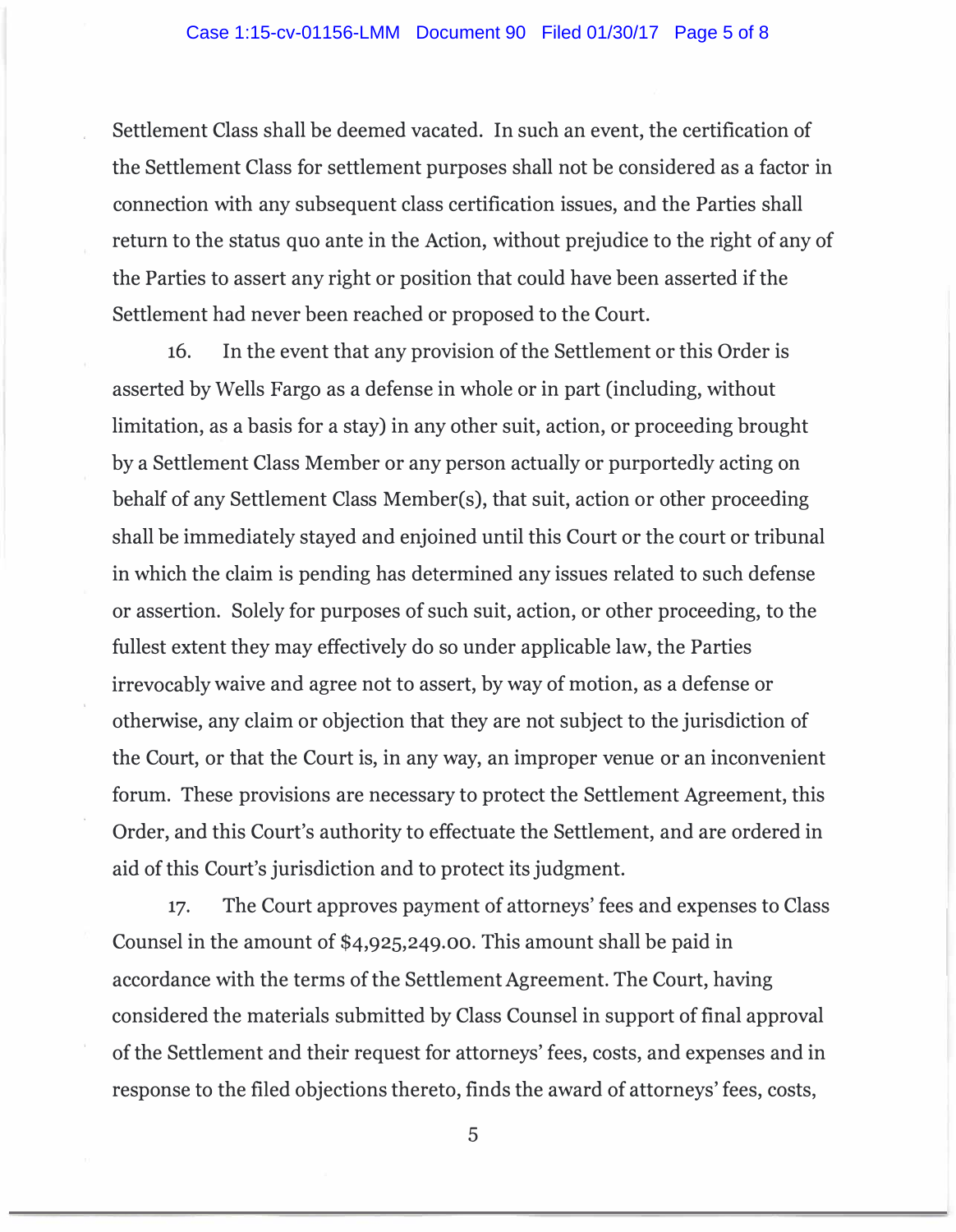and expenses appropriate and reasonable for the following reasons: First, the Court finds that the Settlement provides substantial benefits to the Settlement Class. Second, the Court finds the payment fair and reasonable in light of the work performed by Class Counsel. Counsel was involved in a substantial pre-suit investigation of Wells Fargo's practices and had a history prosecuting TCPA cases against Wells Fargo-experience which they were able to leverage in securing an excellent settlement. Third, the Court concludes that the Settlement was negotiated at arms' length and without collusion. Fourth, the Court finds that the recovery is similar to those awards in similar cases. Fifth, Counsel took a risk taking this case because it was taken on contingency. Finally, the Court finds that Class Counsel has requested a hard cap on fees and expenses-thus, no further payments out of the Settlement Fund will be paid to counsel outside of this award, making this award firm.

18. The Court further approves a service award of \$20,000 for each named Plaintiff and specifically finds such amount to be reasonable in light of the service performed by each Plaintiff for the class. Each of the named Plaintiffs rejected a Rule 68 offer of judgment that would have compensated them more than this service award, and therefore each put the class's interests above his or her own. This amount shall be paid in accordance with the terms of the Settlement Agreement.

19. Based on the Court's review, five objections were timely filed with the Court by concerned class members. Dkt. Nos. [49-50, 53, 56-57].<sup>1</sup>

<sup>1</sup> Pursuant to the Court's preliminary approval order, those who seek exclusion are not treated as objectors, and thus those objections are not technically proper. See Order, Dkt. No. [47]  $\P$  11 ("Settlement Class Members who wish to either object to the Settlement or request to be excluded from it must do so by the Objection Deadline and Opt-Out Deadline of November 22, 2016, which are both sixty (60) calendar days after the Settlement Notice Date. Settlement Class Members may not both object and opt out. If a Settlement Class Member submits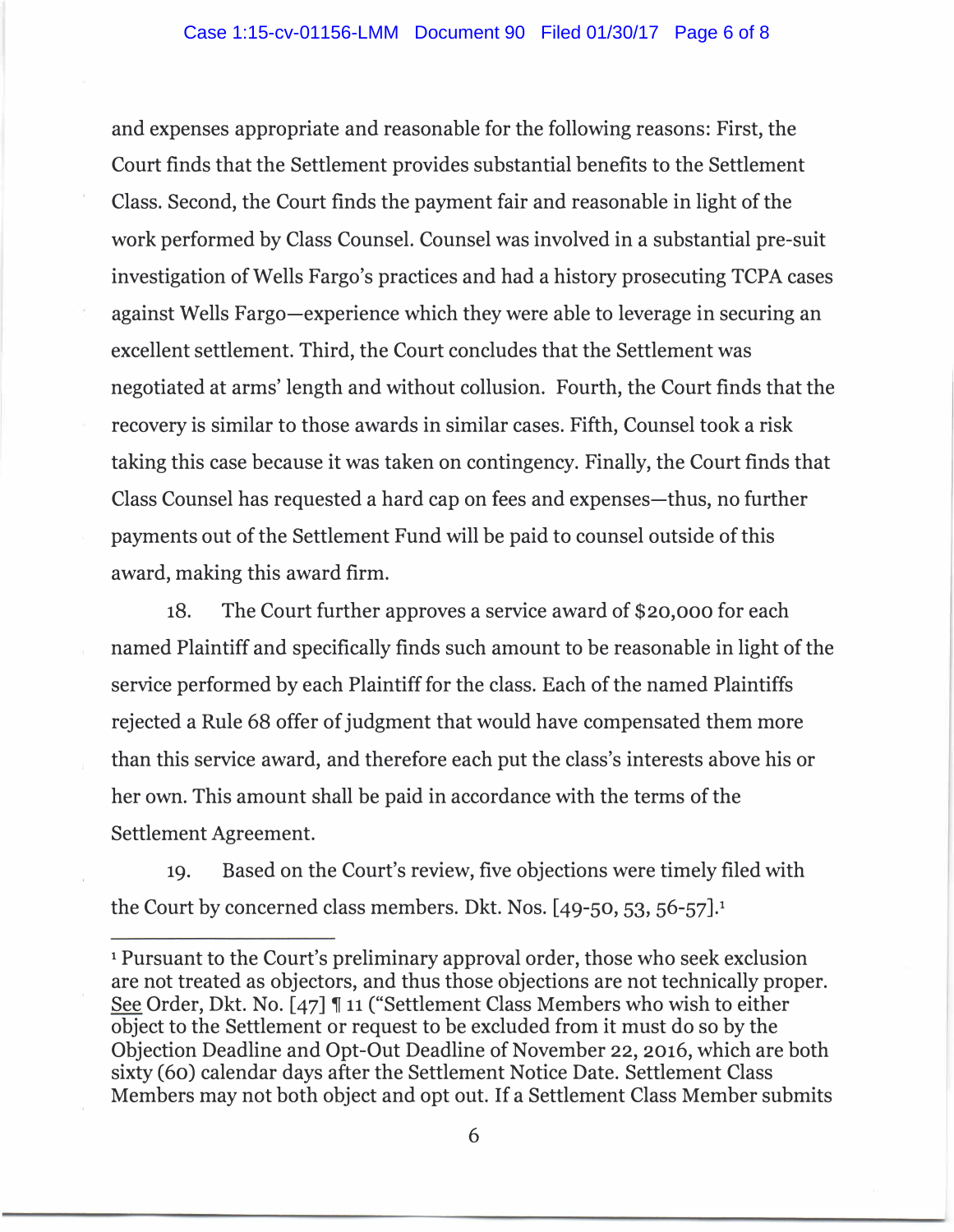Notwithstanding that only five objections were timely, the Court has reviewed and considered the substance of all objections, whether properly filed or not. The objections relate to (1) the sufficiency of the settlement in light of what many objectors perceived as Wells Fargo's willful and intentional conduct regarding non-TCPA related issues (such as its handling of foreclosures, etc.); and (2) the size of the attorneys fee and service fee awards.

20. The Court OVERRULES these objections in their entirety. The Court finds that this settlement is fair and reasonable in that it is a nonreversionary settlement fund which provides an actual cash award of approximately \$24 per class member. This is an excellent result when compared to the issues Plaintiffs would face if they had to litigate the matter, to include proving that "prior express consent" did not exist for each of the class members and that class certification would even be appropriate when the Court would be tasked with making a consent determination for each individual class member. And the fact that so many Settlement Class Members have filed claims<sup>2</sup> also suggests that this Settlement is fair and reasonable.

21. The Court also finds that the attorneys fees, expenses, and service fee

both a Request for Exclusion and an objection, the Request for Exclusion will be controlling."); see also Dkt. Nos. [54, 55, 58] (seeking to be excluded from the settlement). The Court also notes that one objection filed with the Court was untimely, Dkt. No. [75], and one objection was never filed with the Court making it invalid. Dkt. No. [59-13] at 13 (containing an objection only provided to class counsel). Two other individuals also filed "letters" with the Court requesting an address change and more information, respectively, and thus are not properly considered objections. See Dkt. Nos. [74, 76].

<sup>2</sup> At the hearing, Class Counsel advised they have received over 407,000 claims, for an overall 12% claims rate.